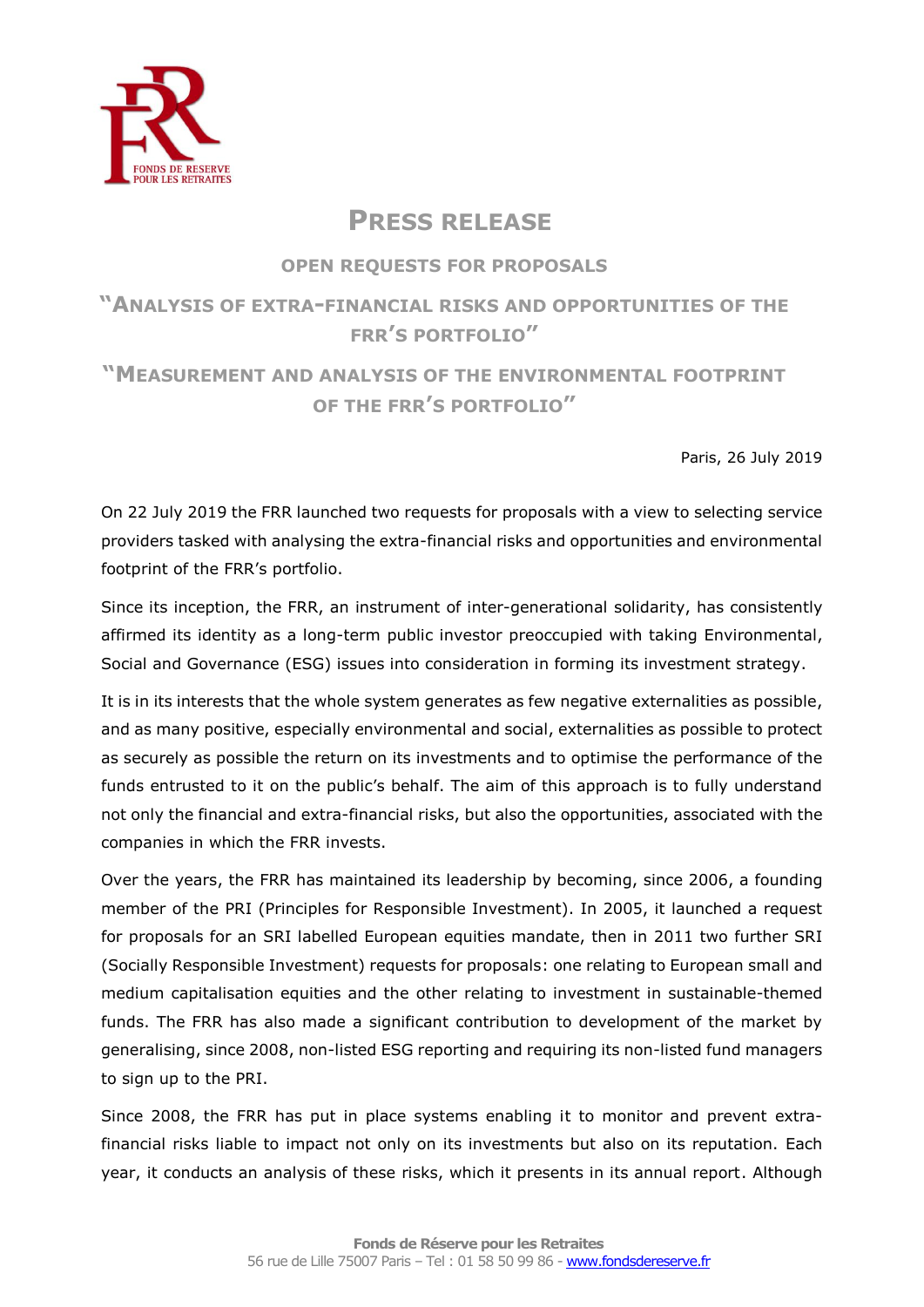not bound to do so by the law on Energy Transition for Green Growth, it has since 2017 published a full article 173 report dealing not only with issues relating to allegations, but also climate-related aspects (CO2 emissions, green investment portion, avoided emissions, measurement of portfolio alignment with 2°C scenario, physical risks analysis). To underscore its actions, the FRR has introduced a procedure to manage serious controversies which can result in exclusion when all attempts at dialogue and engagement have failed. It now resorts more extensively to excluding from its investments, certain companies such as controversial weapons manufacturers in particular, and certain sectors such as tobacco and coal.

At the same time, the environment has profoundly changed. Thus, the Paris Agreement, the recommendations of the  $\text{TCP}^1$  (G20 working group on financial information relating to climate change), of the  $HLEG<sup>2</sup>$  (group of high level experts on sustainable finance), of the European Commission, Article 173 of the law on energy transition for green growth, the Sustainable Development Goals (SDG) adopted by the UN are all regulatory and incentive mechanisms to promote the financing of sustainable development. On these matters, France intends to play a leading role to which, as a public institution, the FRR must contribute.

The FRR therefore seeks to pursue and further improve integration of ESG criteria into its investment policy, in particular through a new resolutely proactive responsible investment strategy.

Accordingly, the FRR plans, through two requests for proposals, to select external service providers capable of analysing its portfolio by reference to the criteria specified below.

The first contract concerns the selection of service providers able to offer external expertise to monitor and prevent extra-financial risks associated with its portfolio securities that may potentially impact on the FRR's reputation. Indeed, risks for the FRR may arise due to failure, by the companies in which it invests, to comply with universally recognised principles such as those of the United Nations Global Compact, those of the Sustainable Development Goals, those of good governance, but also those of the international treaties ratified by France. This contract is split into two lots:

- The first lot requires an analysis of the portfolio and the supply of an extra-financial risks database taking into account the following criteria:
	- o Universe : Global equities, corporate, Sovereign and similar bonds.
	- o ESG ratings (database format).

l

- o ESG analysis of the issuer (text format).
- o Controversy scores (database format).

 $1$ TCFD Task Force for Climate Financial Disclosure (working group on financial information relating to climate change) <sup>2</sup> HLEG High Level Expert Group (group of high level experts on sustainable finance)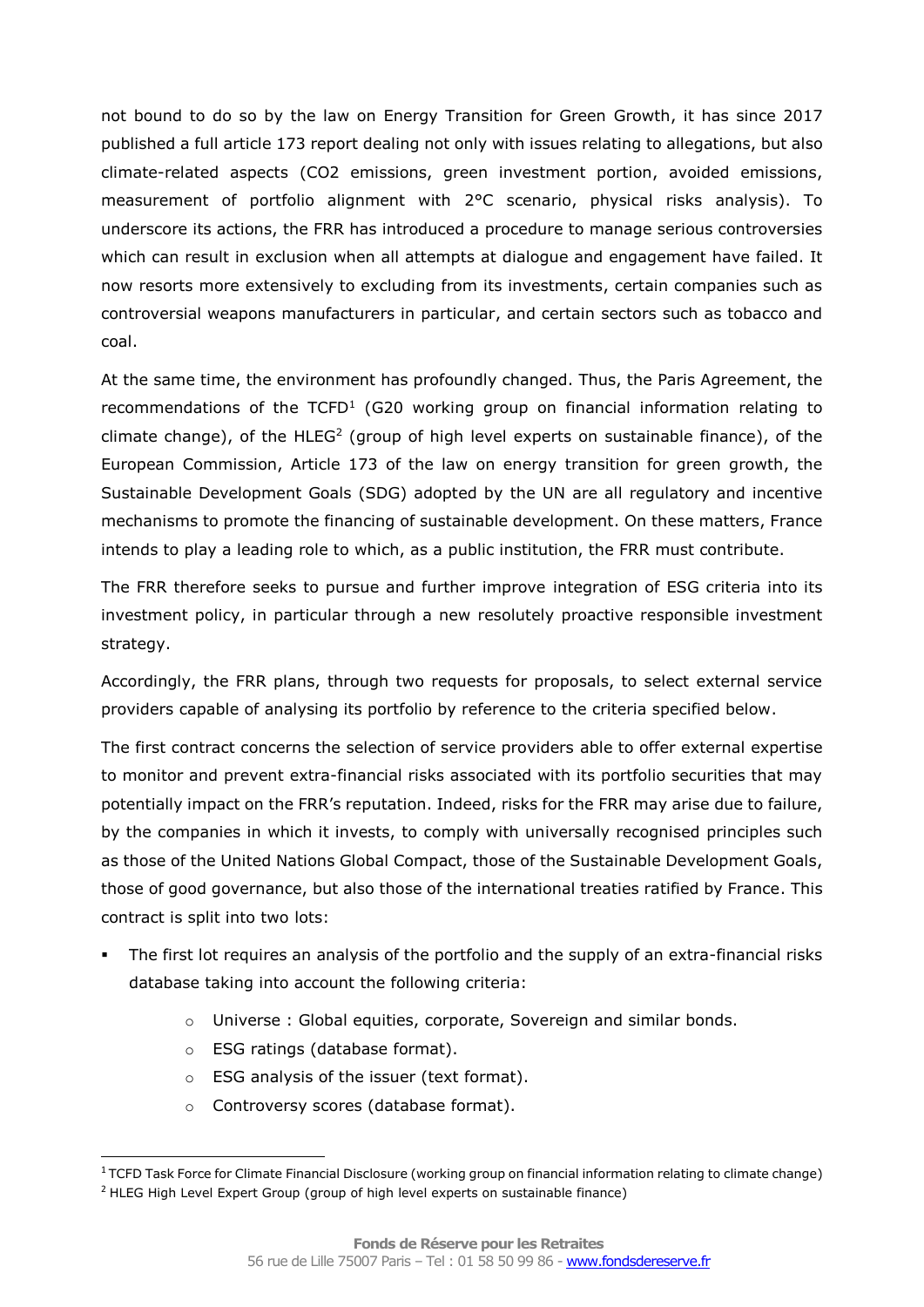- o Controversy assessment (text format).
- o Identification of controversial activities (database format).
- o Assessment of controversial activities (text format).
- o Contribution of portfolio companies to Sustainable Development Goals (SDG)
- **•** The second lot requires the supply of a second Database analysing issuers' ESG criteria and extra-financial risks, in accordance with the above-mentioned criteria. This will enable the FRR to analyse issuers from a variety of angles and thereby acquire a more complete picture.

The second contract concerns the measurement, analysis and monitoring of the environmental footprint of the FRR's financial asset Portfolio. The environmental footprint that the FRR wishes to calculate is defined by identifying the risks brought about by climate change, risks to which it is exposed through holding financial assets. This footprint will in particular enable the FRR to identify assets with the greatest carbon footprint (GHG $3$ ) emissions and reserves, coal), those that generate physical and transition risks, all in compliance with the international aim of limiting global warming. This contract is split into three lots:

- The first lot requires an assessment of the climatic risks of the FRR's portfolio. This assessment will involve the measurement, analysis and monitoring of the exposure of the FRR's portfolio to GHG and fossil fuel reserves, and its exposure to transition risks.
- The second lot concerns the contribution of the FRR's portfolio to energy transition [and] climate targets which will enable it to assess the extent to which the activities financed by the FRR are helping to achieve this climate transition, through various indicators:
	- $\circ$  Identifying the issuers in the FRR's Portfolio that contribute to energy and ecological transition and to compliance with the international aim of limiting global warming to 2°C or any other scenario.
	- $\circ$  Analysing the energy mix, present and future, of issuers forming part of the "community services" sector
	- o Calculating and analysing the green portion of the Portfolio
	- o Calculating and analysing avoided emissions.
- The third lot requires an analysis of environmental impacts and physical risks. The service provider will analyse the environmental impact of the issuers in the FRR's portfolio as well as the physical risks, whether localised risks (associated with sites) or value chain-related risks (associated with the supply chain and markets).

**\*\*\*\*\*\*\*\*\*\***

l

<sup>&</sup>lt;sup>3</sup> Greenhouse gases